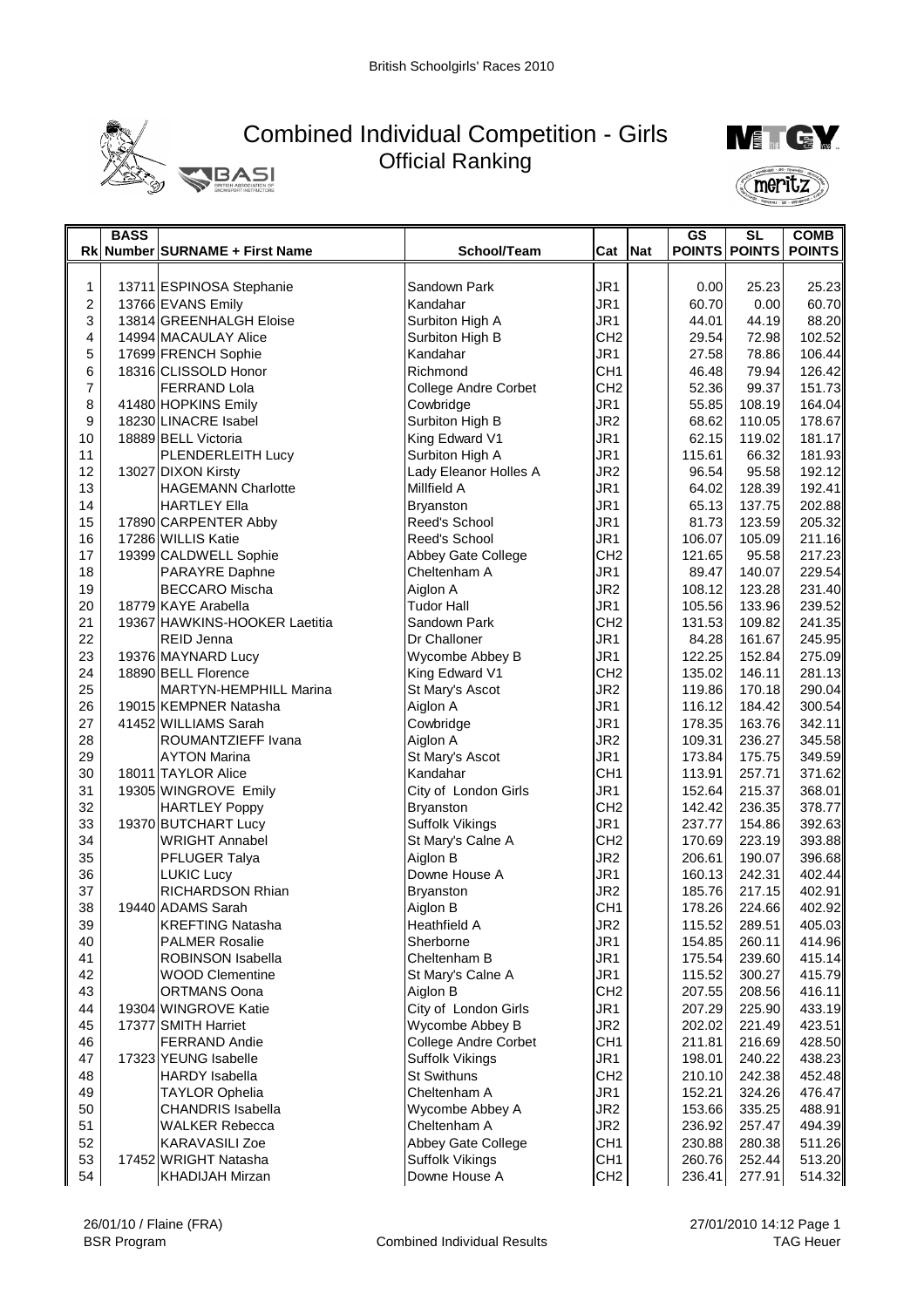|            | <b>BASS</b> |                                                |                                            |                                    |     | <b>GS</b>        | $\overline{\text{SL}}$ | <b>COMB</b>        |
|------------|-------------|------------------------------------------------|--------------------------------------------|------------------------------------|-----|------------------|------------------------|--------------------|
|            |             | Rk Number SURNAME + First Name                 | School/Team                                | Cat                                | Nat |                  | <b>POINTS POINTS</b>   | <b>POINTS</b>      |
| 55         |             | <b>CLARK Amabel</b>                            | Cheltenham B                               | JR1                                |     | 242.28           | 276.67                 | 518.95             |
| 56         |             | <b>LOGAN Alicia</b>                            | The Queens Chester                         | JR1                                |     | 239.13           | 285.18                 | 524.31             |
| 57         |             | <b>HALE Sophie</b>                             | Millfield B                                | JR1                                |     | 250.63           | 299.57                 | 550.20             |
| 58         |             | <b>VELLECOT Rosanna</b>                        | Wycombe Abbey A                            | CH <sub>2</sub>                    |     | 286.21           | 264.36                 | 550.57             |
| 59         |             | <b>KARY</b> India                              | Downe House B                              | CH <sub>2</sub>                    |     | 281.53           | 281.00                 | 562.53             |
| 60         |             | <b>ALLMAN Megan</b>                            | Cowbridge                                  | JR <sub>2</sub>                    |     | 383.86           | 183.34                 | 567.20             |
| 61         |             | HOBBY Imogen                                   | St Gabriel's School                        | CH <sub>1</sub>                    |     | 287.74           | 288.51                 | 576.25             |
| 62<br>63   |             | CHMIELOWSKA Claudia<br><b>BELL Tara</b>        | Highgate School A<br>Kings College Taunton | CH <sub>1</sub><br>CH <sub>1</sub> |     | 301.53<br>281.19 | 277.05<br>302.52       | 578.58<br>583.71   |
| 64         |             | <b>BERRY Cosima</b>                            | <b>Tudor Hall</b>                          | CH <sub>2</sub>                    |     | 263.91           | 327.05                 | 590.96             |
| 65         |             | <b>BELL Hollie</b>                             | Kings College Taunton                      | JR1                                |     | 311.58           | 283.17                 | 594.75             |
| 66         |             | VAN VREDENBURCH Ella                           | Godstowe                                   | CH <sub>1</sub>                    |     | 345.38           | 294.47                 | 639.85             |
| 67         |             | <b>LOGAN Hattie</b>                            | Snowsports                                 | CH <sub>2</sub>                    |     | 328.10           | 313.35                 | 641.45             |
| 68         |             | <b>PARKER Eleanor</b>                          | Abbey Gate College                         | CH <sub>1</sub>                    |     | 323.58           | 328.60                 | 652.18             |
| 69         |             | <b>TOWNSHEND Melissa</b>                       | Sherborne                                  | CH <sub>2</sub>                    |     | 311.92           | 350.26                 | 662.18             |
| 70         |             | <b>PALMER Sophie</b>                           | Sherborne                                  | CH <sub>2</sub>                    |     | 299.49           | 365.82                 | 665.31             |
| 71         |             | <b>MURPHY Abigail</b>                          | Woldingham A                               | JR1                                |     | 312.52           | 358.24                 | 670.76<br>678.74   |
| 72<br>73   |             | <b>RANDALL Nicola</b><br><b>HUTH Elizabeth</b> | St Mary's Calne B<br>Downe House A         | JR1<br>JR1                         |     | 263.31<br>320.60 | 415.43<br>360.71       | 681.31             |
| 74         |             | <b>EATON Emily</b>                             | Millfield B                                | JR1                                |     | 323.84           | 361.41                 | 685.25             |
| 75         |             | <b>COATES Amy</b>                              | <b>Henley College</b>                      | JR <sub>2</sub>                    |     | 362.40           | 325.50                 | 687.90             |
| 76         |             | <b>CAIN Florence</b>                           | St Mary's Calne B                          | JR1                                |     | 299.75           | 388.42                 | 688.17             |
| 77         |             | <b>BARBER Imogen</b>                           | Highgate School A                          | CH <sub>1</sub>                    |     | 352.95           | 335.33                 | 688.28             |
| 78         |             | <b>BRERETON Evie</b>                           | Snowsports                                 | CH <sub>2</sub>                    |     | 329.88           | 362.34                 | 692.22             |
| 79         |             | <b>BELL Christina</b>                          | Snowsports                                 | CH <sub>2</sub>                    |     | 370.58           | 341.13                 | 711.71             |
| 80         |             | <b>SYMINGTON Isabel</b>                        | <b>Heathfield B</b>                        | JR <sub>2</sub>                    |     | 409.14           | 303.29                 | 712.43             |
| 81         |             | JONES Helen                                    | Millfield A                                | JR <sub>2</sub>                    |     | 361.64           | 351.43                 | 713.07             |
| 82         |             | <b>BARKER-HAHLO Charlotte</b>                  | Downe House B                              | JR1                                |     | 321.54           | 391.75                 | 713.29             |
| 83<br>84   |             | <b>KNOWLES Olivia</b><br><b>DUNLOP Emily</b>   | Wycombe Abbey A<br><b>St Swithuns</b>      | CH <sub>2</sub><br>JR1             |     | 531.39<br>387.77 | 186.90<br>338.81       | 718.29<br>726.58   |
| 85         |             | <b>COWAN Isabel</b>                            | Woldingham B                               | CH <sub>1</sub>                    |     | 369.81           | 381.92                 | 751.73             |
| 86         |             | <b>JACKSON Lucy</b>                            | Lady Eleanor Holles A                      | CH <sub>2</sub>                    |     | 296.17           | 495.37                 | 791.54             |
| 87         |             | FODEN-PATTINSON Sophie                         | <b>Heathfield A</b>                        | JR <sub>2</sub>                    |     | 203.29           | 589.17                 | 792.46             |
| 88         |             | <b>INGLEDON Catherine</b>                      | <b>Heathfield B</b>                        | CH <sub>2</sub>                    |     | 431.78           | 360.71                 | 792.49             |
| 89         |             | McELVOGUE Antonia                              | The Queens Chester                         | JR1                                |     | 364.28           | 462.63                 | 826.91             |
| 90         |             | <b>BARRETT Molly</b>                           | <b>Henley College</b>                      | JR <sub>2</sub>                    |     | 309.11           | 521.60                 | 830.71             |
| 91         |             | <b>COWAN Roisin</b>                            | Highgate School B                          | CH <sub>1</sub>                    |     | 437.32           | 394.38                 | 831.70             |
| 92         |             | <b>BERRY Venetia</b>                           | St Mary's Ascot                            | JR1                                |     | 432.47           | 400.95                 | 833.42             |
| 93         |             | VAN VREDENBURCH Flora                          | Godstowe                                   | CH <sub>1</sub>                    |     | 455.11           | 387.02                 | 842.13             |
| 94<br>95   |             | <b>LAVELLE Holly</b><br><b>ROSER Emily</b>     | Woldingham A<br><b>Barrow Hills</b>        | CH <sub>1</sub><br>CH <sub>1</sub> |     | 552.93<br>435.10 | 294.39<br>415.27       | 847.32<br>850.37   |
| 96         |             | <b>BLACK Natasha</b>                           | St Georges Ascot                           | JR <sub>2</sub>                    |     | 408.03           | 452.73                 | 860.76             |
| 97         |             | MCGREGOR Georgia                               | Lady Eleanor Holles B                      | CH <sub>2</sub>                    |     | 450.77           | 431.14                 | 881.91             |
| 98         |             | <b>BIELICH Kate</b>                            | <b>Millfield B</b>                         | JR2                                |     | 438.77           | 445.45                 | 884.22             |
| 99         |             | <b>MONK Orlaith</b>                            | The Queens Chester                         | CH <sub>1</sub>                    |     | 478.35           | 410.94                 | 889.29             |
| 100        |             | <b>MALSTER Florence</b>                        | Highgate School B                          | CH <sub>1</sub>                    |     | 494.78           | 417.28                 | 912.06             |
| 101        |             | <b>BROWN Lucinda</b>                           | King Edward V1                             | JR1                                |     | 549.95           | 397.32                 | 947.27             |
| 102        |             | <b>GARDNER Evie</b>                            | Godstowe                                   | CH <sub>1</sub>                    |     | 537.18           | 413.18                 | 950.36             |
| 103        |             | <b>HARRISON Pippa</b>                          | Woldingham B                               | CH <sub>2</sub>                    |     | 441.75           | 536.23                 | 977.98             |
| 104        |             | MAITLAND-BONDONNEAU Fabienne                   | St Georges Ascot                           | JR1                                |     | 442.68           | 536.77                 | 979.45             |
| 105<br>106 |             | <b>TIDY Claudia</b><br>RADKIEWICZ Alexia       | <b>Barrow Hills</b><br><b>St Swithuns</b>  | CH1<br>CH <sub>2</sub>             |     | 581.62<br>772.39 | 481.36<br>291.29       | 1062.98<br>1063.68 |
| 107        |             | <b>MCGEEHAN Grace</b>                          | Reed's School                              | JR1                                |     | 588.60           | 492.66                 | 1081.26            |
| 108        |             | <b>BRISCOE Marjolaine</b>                      | Highgate School B                          | CH <sub>1</sub>                    |     | 624.18           | 477.65                 | 1101.83            |
| 109        |             | <b>GUNNSRUD Poppy</b>                          | St Mary's Calne A                          | JR1                                |     | 361.47           | 907.47                 | 1268.94            |
| 110        |             | <b>BRIDGEN Saskia</b>                          | <b>Barrow Hills</b>                        | CH1                                |     | 578.89           | 724.75                 | 1303.64            |
| 111        |             | PALMER Jessica                                 | St Georges Ascot                           | JR1                                |     | 926.06           | 421.46                 | 1347.52            |
| 112        |             | <b>BUNDOCK Elizabeth</b>                       | St Gabriel's School                        | CH <sub>1</sub>                    |     | 653.55           | 915.05                 | 1568.60            |
| 113        |             | <b>WILLIS Olivia</b>                           | <b>Francis Holland</b>                     | CH <sub>1</sub>                    |     | 1235.93          | 379.36                 | 1615.29            |
|            |             |                                                |                                            |                                    |     |                  |                        |                    |
|            |             |                                                |                                            |                                    |     |                  |                        |                    |